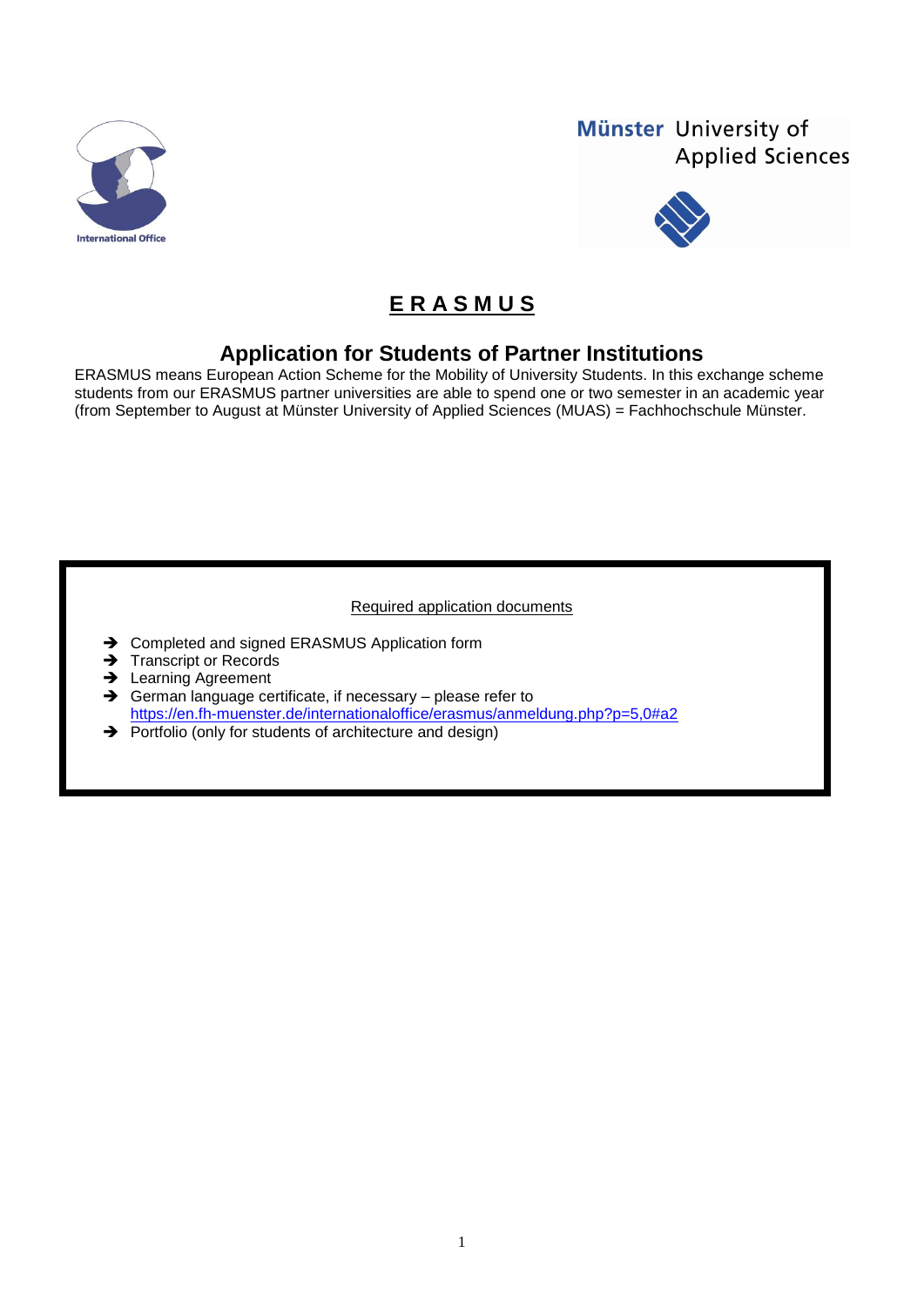# **ERASMUS Application Form**

| PERSONAL DETAILS   |                                 |  |  |  |  |  |  |  |  |  |
|--------------------|---------------------------------|--|--|--|--|--|--|--|--|--|
| <b>Family name</b> |                                 |  |  |  |  |  |  |  |  |  |
| First name         |                                 |  |  |  |  |  |  |  |  |  |
|                    | Sex Male $\Box$ / Female $\Box$ |  |  |  |  |  |  |  |  |  |
| Date of birth      |                                 |  |  |  |  |  |  |  |  |  |

| Important: contact details where to send the letter of confirmation. |  |              |  |  |  |  |  |
|----------------------------------------------------------------------|--|--------------|--|--|--|--|--|
| Street, house number                                                 |  |              |  |  |  |  |  |
| Postal code                                                          |  | <b>Phone</b> |  |  |  |  |  |
| <b>City</b>                                                          |  | Email        |  |  |  |  |  |

**LANGUAGE PROFICIENCY**

| <b>LANGUAGE PROFICIENCY</b> |                                                                                                              |
|-----------------------------|--------------------------------------------------------------------------------------------------------------|
|                             | □ good (I am able to follow German lectures)<br>$\square$ basics<br>$\Box$ none                              |
| <b>Command of German:</b>   | Please give your TestDaf score:                                                                              |
|                             | If TestDaf score is not available, please take the TestDaf C-Test to<br>estimate your proficiency in German: |
|                             | http://spztest.uni-muenster.de/demo/index.html<br>Please mention the result:<br>/100                         |
|                             | $\square$ good (I am able to follow English lectures)<br>$\square$ basics                                    |
|                             | $\square$ none                                                                                               |
| <b>Command of English:</b>  | Additionally, please give your TOEFL or IELTS score, if available:                                           |
|                             | If TOEFL or IELTA score is not available, please take the Demo C-                                            |
|                             | Test to estimate your proficiency in English:                                                                |
|                             | http://spztest.uni-muenster.de/demo/index.html                                                               |
|                             | <b>Please mention the result:</b><br>7100                                                                    |

**Please bear in mind that the language of teaching is German, except for Master in Chemical Engineering, which is in English. Sufficient knowledge of German is necessary in order to successfully follow courses and consequently to be able to acquire necessary credits. More more information on the German language requirements please go to <https://en.fh-muenster.de/internationaloffice/erasmus/anmeldung.php?p=5,0#a2>**

**Some faculties may offer courses in languages other than German. These courses can be found under: [https://en.fh-muenster.de/internationaloffice/studium-international/internationale\\_veranstaltungen.php](https://en.fh-muenster.de/internationaloffice/studium-international/internationale_veranstaltungen.php)**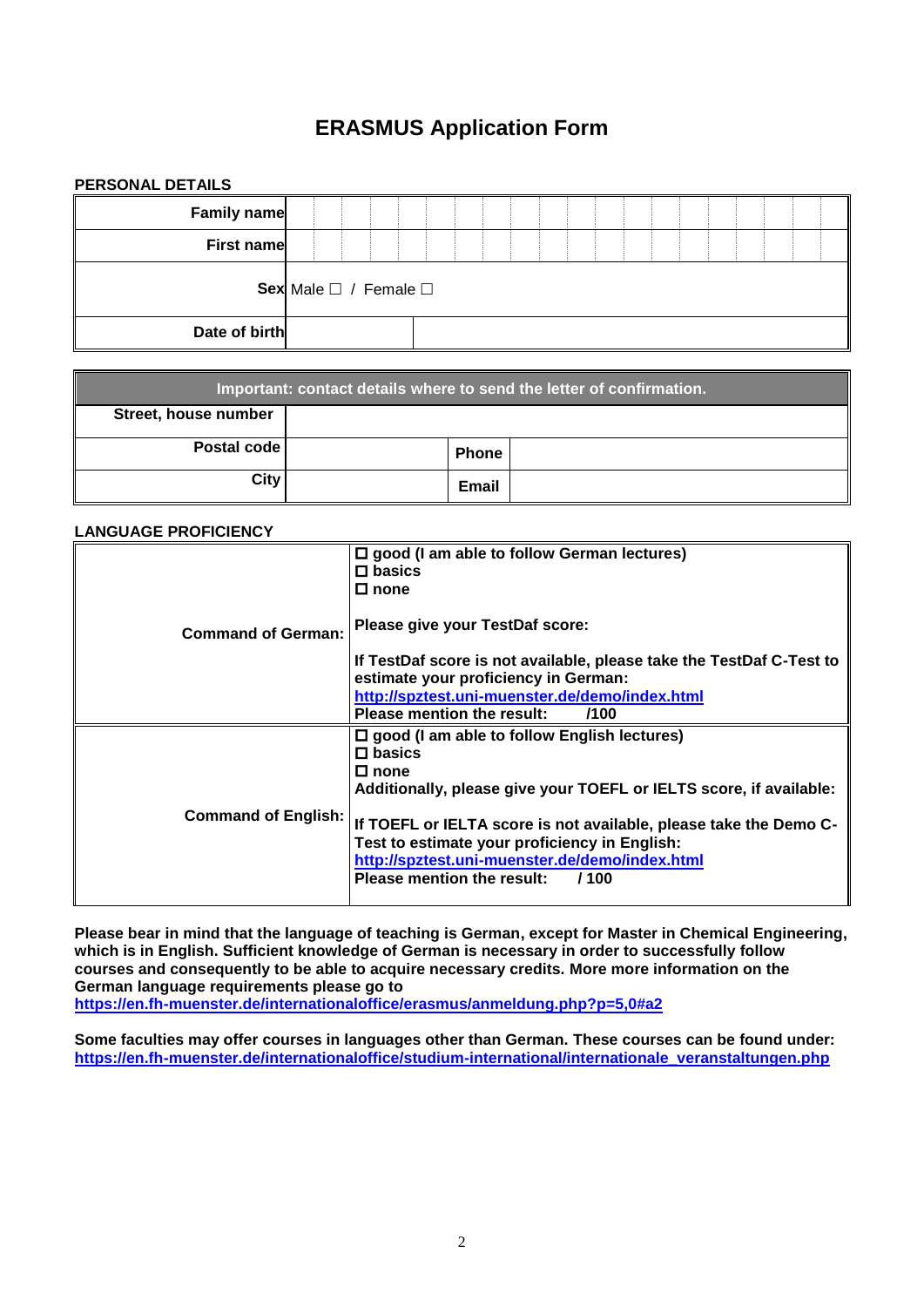### **EDUCATION DETAILS**

| Your home university, city<br>and country                                                      |                                       |                                            |
|------------------------------------------------------------------------------------------------|---------------------------------------|--------------------------------------------|
| Faculty at your home<br>university                                                             |                                       |                                            |
| Study course at your home<br>university                                                        |                                       | □<br><b>Bachelor</b><br><b>Master</b><br>□ |
| <b>Number of semesters</b><br>completed at time of<br>registration at MUAS<br>[Fachhochschule] |                                       |                                            |
| <b>Faculty at MUAS</b>                                                                         |                                       |                                            |
| <b>Study course at MUAS</b>                                                                    |                                       |                                            |
| <b>Level of Study Course at</b><br><b>MUAS</b>                                                 | <b>Bachelor</b><br>Master □<br>$\Box$ |                                            |
| Duration of stay From                                                                          | to                                    | months                                     |

**Academic degree:**

**Unfortunately, obtaining an academic degree is not possible during your ERASMUS stay. Only in certain cases, is the obtaining of an academic degree possible e.g. if you are student in a double degree course between your home university and MUAS.**

**If you intend to obtain an academic degree at MUAS during or following your exchange, please note that this is** *only* **possible if you fulfil the general requirements for admission. You need to clarify this individually with the Service Office for Students: [serviceoffice@fh-muenster.de](mailto:serviceoffice@fh-muenster.de)**

| Are you planning to complete a degree at<br>MUAS? | Yes             | No     |  |
|---------------------------------------------------|-----------------|--------|--|
| If so, which kind of degree?                      | <b>Bachelor</b> | Master |  |

**This application form is valid only with the following data and signature:**

| <b>ERASMUS coordinator at</b><br>home university       |                                                                             |
|--------------------------------------------------------|-----------------------------------------------------------------------------|
| <b>Phone</b>                                           |                                                                             |
| Fax                                                    |                                                                             |
| <b>Email</b>                                           |                                                                             |
| <b>Signature of the ERASMUS</b><br>coordinator / stamp | I hereby confirm the data the student has given with this application form. |
| Date                                                   |                                                                             |

#### **I hereby confirm that:**

- I have undertaken necessary preparations to understand the language of teaching at MUAS, which is mainly German, in order to be able to successfully achieve the necessary credits as required from my home university.

- I possess the necessary health insurance for the duration of my stay at MUAS.

- I am aware that I am required to pay the so-called Semesterbeitrag of currently 210,84 Euros (in 2012) on arrival in Münster or Steinfurt (this is not a tuition fee, but a contribution towards our social facilities and benefits for you).

- I agree that the International Office will save my details, use them confidentially and make them available to a third party only in accordance with the objectives of the ERASMUS programme.